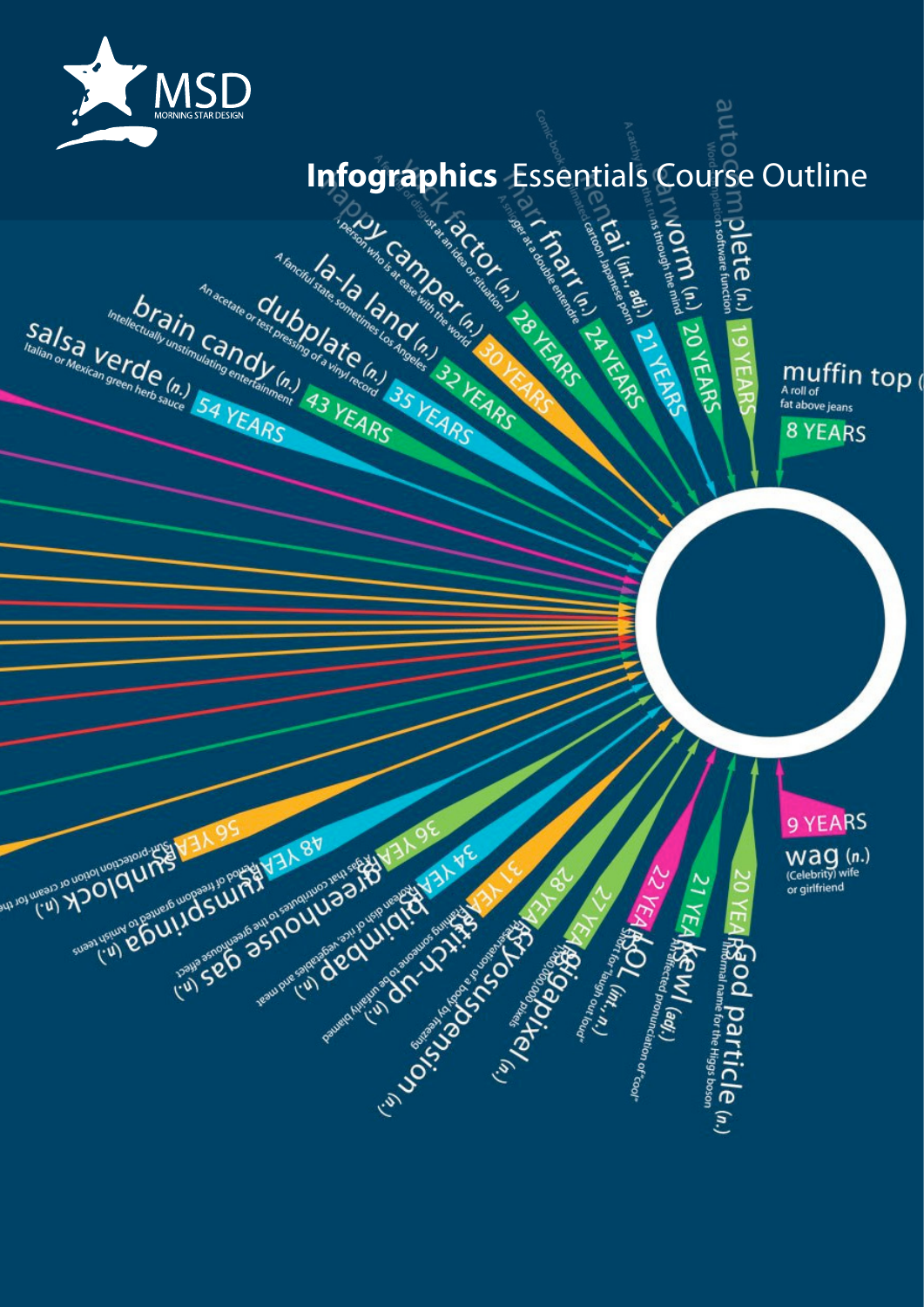

tel 079 119 8553 98 rochester roard observatory, 7925

keith@awconsulting.co.za awconsulting.co.za

tel 011 782 4297 fax 086 511 3343 109 3rd street, linden, 2195 po box 44007, linden, 2104



msd@imsd.co.za www.imsd.co.za



## Duration: 3 Days

## Related Courses:

Photoshop, Principles of Design, Typography, Principles of Colour, Drawing for designers, Illustrator, After Effects, Sketch, Draw, Comp,

## Course Overview

and Objectives

Thousands of infographics are produced everyday, but less than 1% are successful. To create a successful infographic, you can't combine any text and imagery and call it a day. Infographics aren't just eye candy! When designers truly understand the power of visual communication that their infographics succeed. Using design guidelines, you can illustrate infomation in clear language and complex ideas.

This course will teach you how to create engaging and successful infographics that will stand out from the crowd. We explore the science behind good visual communication, review different types of infographics, and dive into design principles and techniques that will help you build engaging and successful infographics.

## Pre-requisites:

A basic to intermediate knowledge of design and software

# Infographics Course Outline

## Introduction to infographics

- Anatomy of an infographic
- What makes a successful infographic?
- Balanced branding infographics
- The integrated infographics communications strategy

## Infographics essentials

- Numerals and numbers
- Data integrity
- Data richness
- Fonts legibility
- Typography in charts
- **Essential of colour**
- Infographics colour palettes
- Working with colour in charts
- Colour chart templates
- Colour scale application

## Designing compelling charts

- Lines
- Vertical bars
- Horizontal bars
- Pies
- **Tables**
- **Pictograms**
- Maps

## Referencing data

- Do the Math
- Mean, median, mode
- Standard deviation
- **Average vs. weighted average**
- Moving average
- Logarithmic scale
- Comparable scales
- Percentage change
- Re-indexing to 100 or 0

## Common Infographic Styles

- Diagram Infographics
- Process Infographics
- Chart Infographics
- **•** Timeline Infographics
- Best practice for data presentation